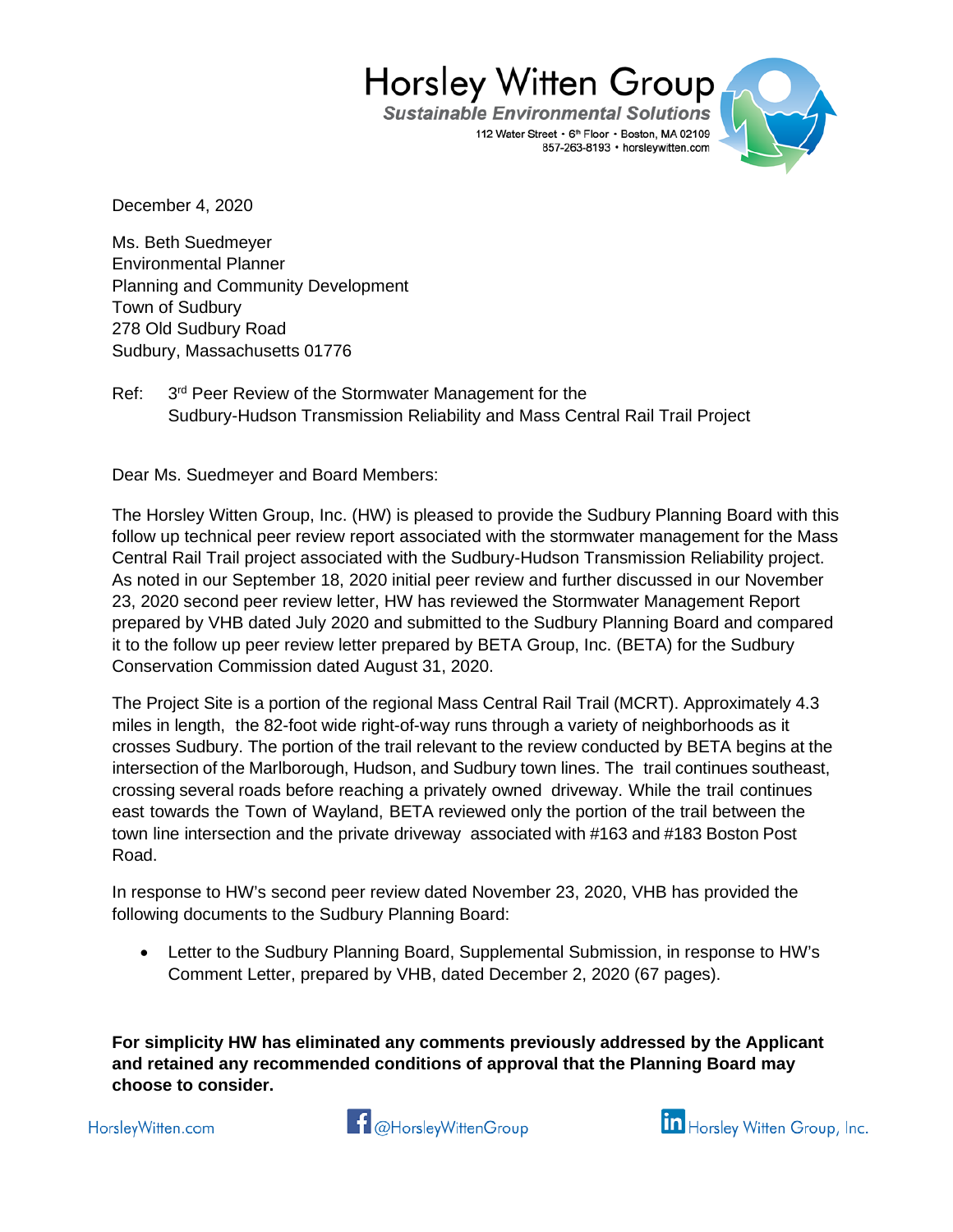Town of Sudbury December 4, 2020 Page 2 of 10

### **Stormwater Review:**

## **The following comments correlate to HW's November 23, 2020 letter. Follow up comments are provided in underlined bold font.**

*SW1. Clarify justification for abandonment of existing culvert pipes such that local drainage patterns will not be impaired.*

Sept. 18, 2020 (HW): In its response to BETA, VHB has identified two culverts that were previously noted to be abandoned. The pipes have been relabeled to be retained on the July 2020 plan set. BETA referenced a Culvert Structure Assessment Memorandum from 2017, HW was not able to locate this document however agrees that BETA's request appears reasonable to update the assessment and locate any structures mentioned.

*November 2020 (HW): HW recommends that the Planning Board consider a condition of approval stating that "a structural engineer is to inspect the culverts as noted in the Culvert Structure Assessment Memorandum from 2017 prior to any land disturbance. The Assessment is to be updated and culverts noted to be retained shall be protected and cleaned. Culverts found that require replacement shall be replaced with a crossing that meets the MA Stream Crossing Standards as accepted by the Conservation Commission."*

#### **December 2020 (HW): The Applicant is agreeable to this condition.**

#### *SW2.* **Previously addressed.**

*SW3 See WPA1. BETA recommends the Commission determine if this combined project qualifies as a Limited Project 310 CMR 10.53(3)(d).*

Sept. 18, 2020 (HW): BETA and VHB are discussing this issue under the purview of the Conservation Commission. As BETA has noted the applicability of Limited Project provisions for a given project may only be determined by the issuing authority which is the Sudbury Conservation Commission.

For the Planning Board's information, 310 CMR 10.53 General Provisions (3)(d) states, *"The construction, reconstruction, operation and maintenance of underground and overhead public utilities, such as electrical distribution or transmission lines, or communication, sewer, water and natural gas lines, may be permitted, in accordance with the following general conditions and any additional conditions deemed necessary by the issuing authority:*

- *1. the issuing authority may require a reasonable alternative route with fewer adverse effects for a local distribution or connecting line not reviewed by the Energy Facilities Siting Council;*
- *2. best available measures shall be used to minimize adverse effects during construction;*
- *3. the surface vegetation and contours of the area shall be substantially restored; and*
- *4. all sewer lines shall be constructed to minimize inflow and leakage."*

Regarding the DCR bike path, the Massachusetts Stormwater Handbook (MSH) Volume 1, Chapter 1, page 3, sates that, the Stormwater Management Standards shall apply to the maximum extent practicable to footpaths, bike paths and other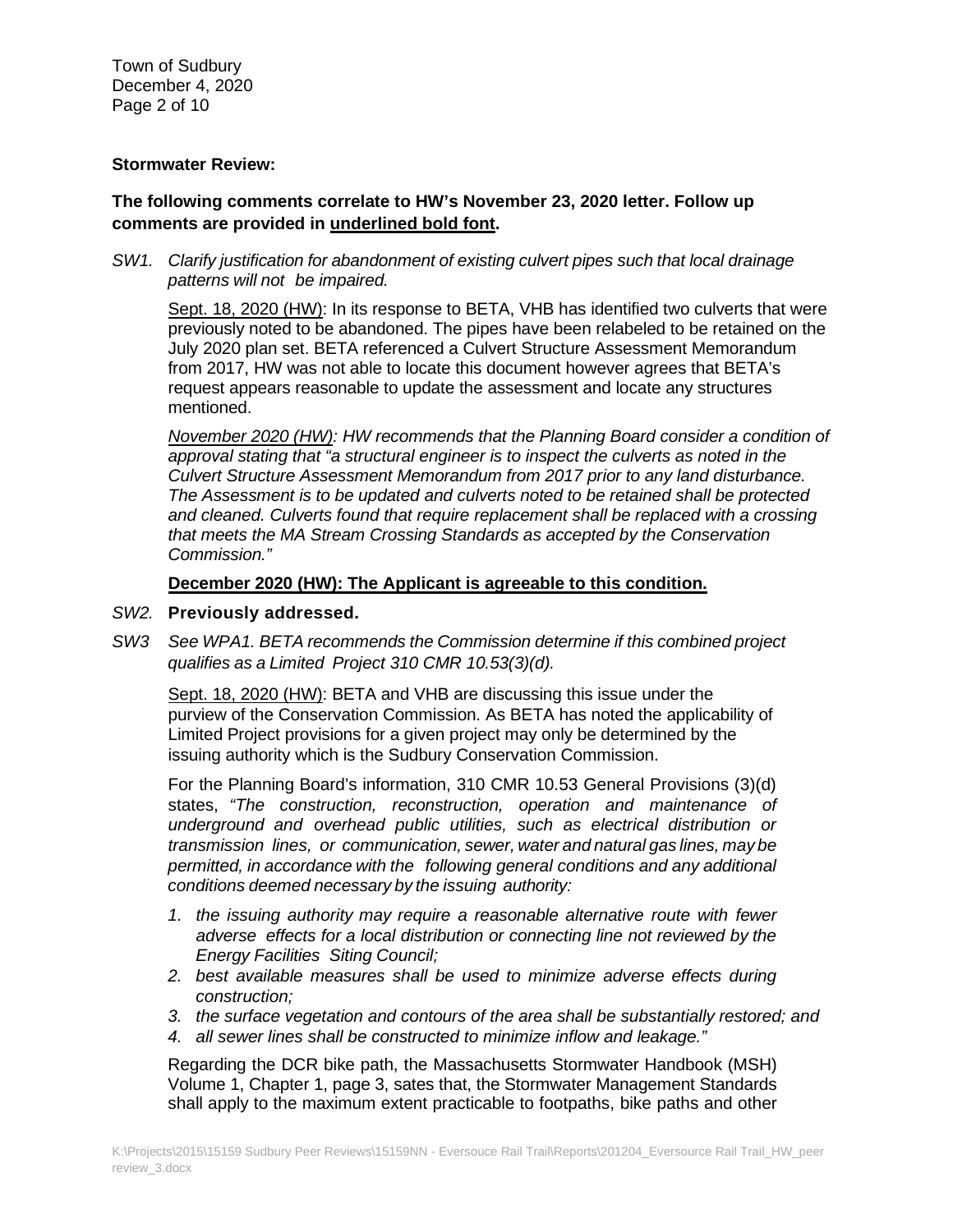paths for pedestrian and/or nonmotorized vehicle access.

Furthermore 310CMR 10.53 General Provisions (6) states *"Notwithstanding the provisions of 310 CMR 10.58 (Riverfront Area), the issuing authority may issue an Order of Conditions for the construction, rehabilitation, and maintenance of footpaths, bikepaths, and other pedestrian or nonmotorized vehicle access to or along riverfront areas but outside other resource areas, provided that adverse impacts from the work are minimized and that the design specifications are commensurate with the projected use and are compatible with the character of the riverfront area. Generally, the width of the access shall not exceed ten feet of pavement, except within an area that is already altered (e.g., railroad beds within rights of way). Access shall not be located in vernal pools or fenced in a manner which would impede the movement of wildlife."*

It is HW's opinion that the Stormwater Management Standards are associated with an increase in impervious area and significant alteration to surface topography. The 10-foot wide bike path will increase impervious area and are required to apply the Massachusetts Stormwater Standards to the maximum extent practicable. The majority of the Eversource transmission line is below the surface and therefore does not significantly impact the stormwater except in areas where the proposed grades create steep slopes and where large areas of vegetation is cleared from woods to grass. To minimize any increase in runoff the cleared landscape should be replanted with hearty vegetation. The Eversource proposal includes replacing the existing 11-foot wide railroad ballast with a 14 foot wide gravel path that will be used to access the transmission line by vehicles. The anticipated frequency of vehicles using this gravel road should be provided to the Town of Sudbury as well as an explanation detailing the need for the 14 foot wide path to replace the 11-foot wide railroad ballast.

*November 2020 (HW): The Applicant has stated that Eversource requires a 14* foot wide access way for maintenance purposes. After construction is complete, *the 14-foot wide gravel path will be utilized by Eversource once every three years. The gravel base material will stabilize the path and reduce erosion and rutting within the corridor.*

*The cross sections provided on Sheets 14-17 of the Eversource plan set indicate that 4" of loam and seed will be installed over the entire width of the disturbed area with the exception of a 10 foot wide section of 4" pavement to be installed by DCR for the bike path. Sheets 102-122 illustrate the various plantings to be installed as part of the Eversource project. Sheet 161 lists the planting schedule for the corridor.*

*It is HW's understanding that typical multi-use paths in Massachusetts require a minimum width of 10 feet for the comfort of the bike riders and pedestrians using the path at the same time. Furthermore, a typical multi-use path requires 2-3-footwide shoulders on both sides of the path. Therefore the 14-foot wide gravel base appears to be reasonable for the bike path.*

*Volume 3, Chapter 1, page 15 of the 2008 Massachusetts Stormwater Handbook states that impervious surfaces include roads, rooftops, parking lots, and sidewalks, when they are paved with concrete, asphalt, or brick pavers.*

*With the understanding that the Massachusetts Stormwater Handbook does not consider gravel to be impervious, it is HW's opinion that the proposed stormwater*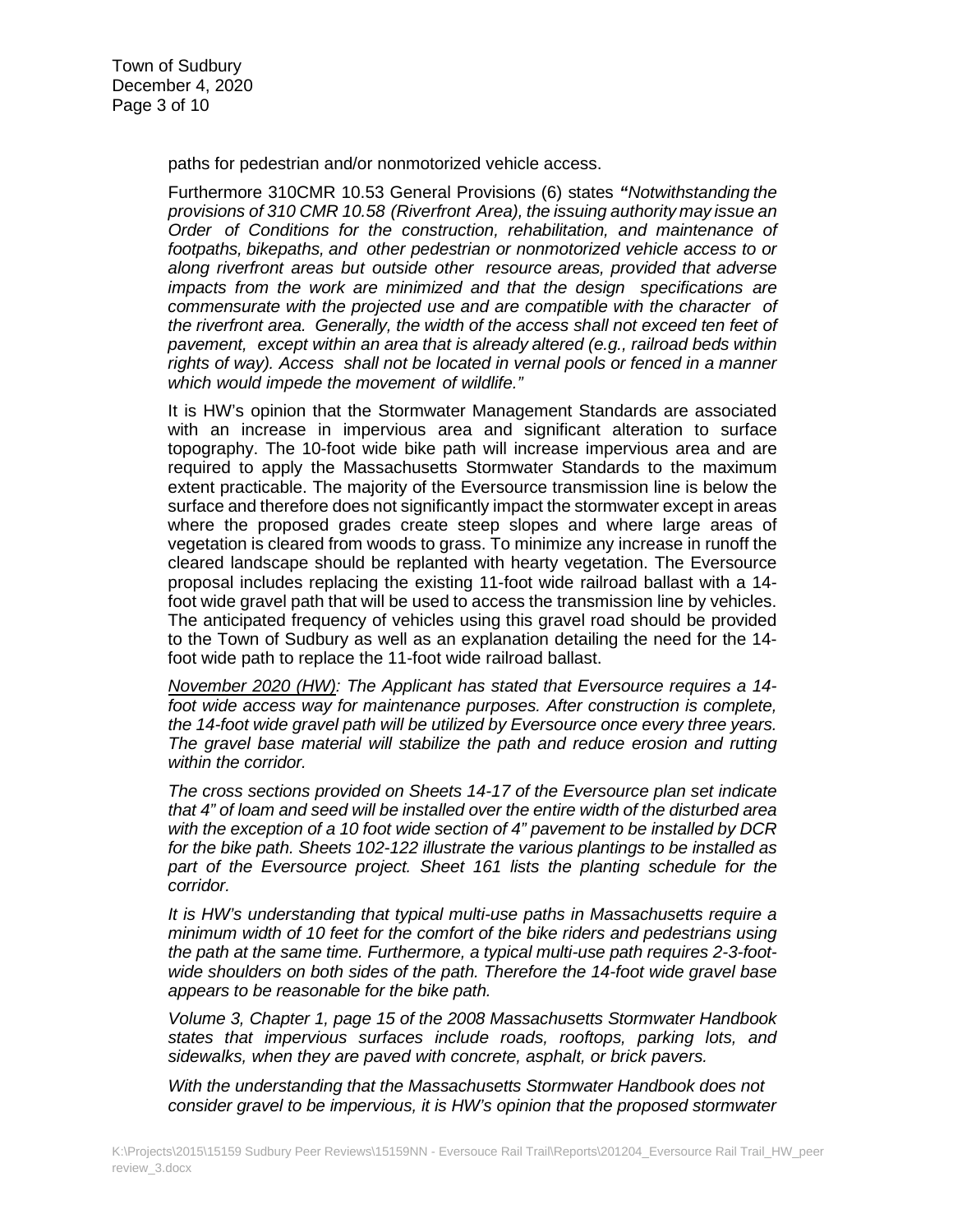*management design for the proposed Eversource Transmission phase of the project complies with the Massachusetts Stormwater Standards.*

*The Town of Sudbury Stormwater Management Bylaw Regulations defines IMPERVIOUS SURFACE: Any material or structure on, above or below the ground that prevents water from infiltrating through the underlying soil. Impervious surface is defined to include, without limitation: paved surfaces (parking lots, sidewalks, driveways), roof tops, swimming pools, patios, and paved, gravel and compacted dirt surfaced roads.*

*With the understanding that the Town of Sudbury Stormwater Management Bylaw Regulations considers gravel to be impervious, it is HW's opinion that the stormwater management for the proposed Eversource Transmission phase of the project with a 14 foot wide gravel road is not in full compliance with the Town of Sudbury Stormwater Management Bylaw Regulations because there is an increase in peak discharge rates at several design points, and the Applicant does not provide the required recharge volume or water quality volume for the total impervious area.*

*The Planning Board may choose to consider a condition of approval to guarantee that the bike path phase of the project is constructed or in the event it is not that the stormwater management design for the Eversource phase is brought into full compliance with the Town of Sudbury Stormwater Regulations.*

**December 2020: The Applicant did not understand HW's comment. As clarification, the proposed project in front of the Planning Board is a bike path with an electrical transmission corridor beneath it. It is HW's opinion that the stormwater management for the bike path is being met to the maximum extent practicable. However, the electrical transmission corridor must be constructed first by Eversource and then the Department of Conservation and Recreation (DCR) will complete the bike path. The concern is that if the bike path is not constructed by DCR after Eversource has completed the transmission corridor, the final surface condition will consist of a 14-foot wide impervious gravel path that does not meet the Town of Sudbury Stormwater Regulations. The Planning Board may choose to consider a condition of approval to guarantee that the bike path phase of the project is constructed or in the event it is not that the stormwater management design for the Eversource phase is brought into full compliance with the Town of Sudbury Stormwater Regulations.** 

- *SW4.* **Previously addressed.**
- *SW5.* **Previously addressed.**
- *SW6.* **Previously addressed.**
- *SW7.* **Previously addressed.**
- *SW8. Consider installing infiltration (trench) swale the entire length on the downslope side of the path to facilitate meeting the standards 2,3,4 and 6 more fully.*

Sept. 18, 2020 (HW): VHB has suggested in its response that the stormwater management system has been designed to the maximum extent practicable. BETA has developed a Summary Table of the Areas without Treatment and provided low, medium, and high priority Recommendations. HW has reviewed BETA's Summary Table provided at the end of BETA's August 31, 2020 peer review letter and Tables 3-8 in VHB's Sudbury Stormwater Management Plan Narrative dated July 2020. It is HW's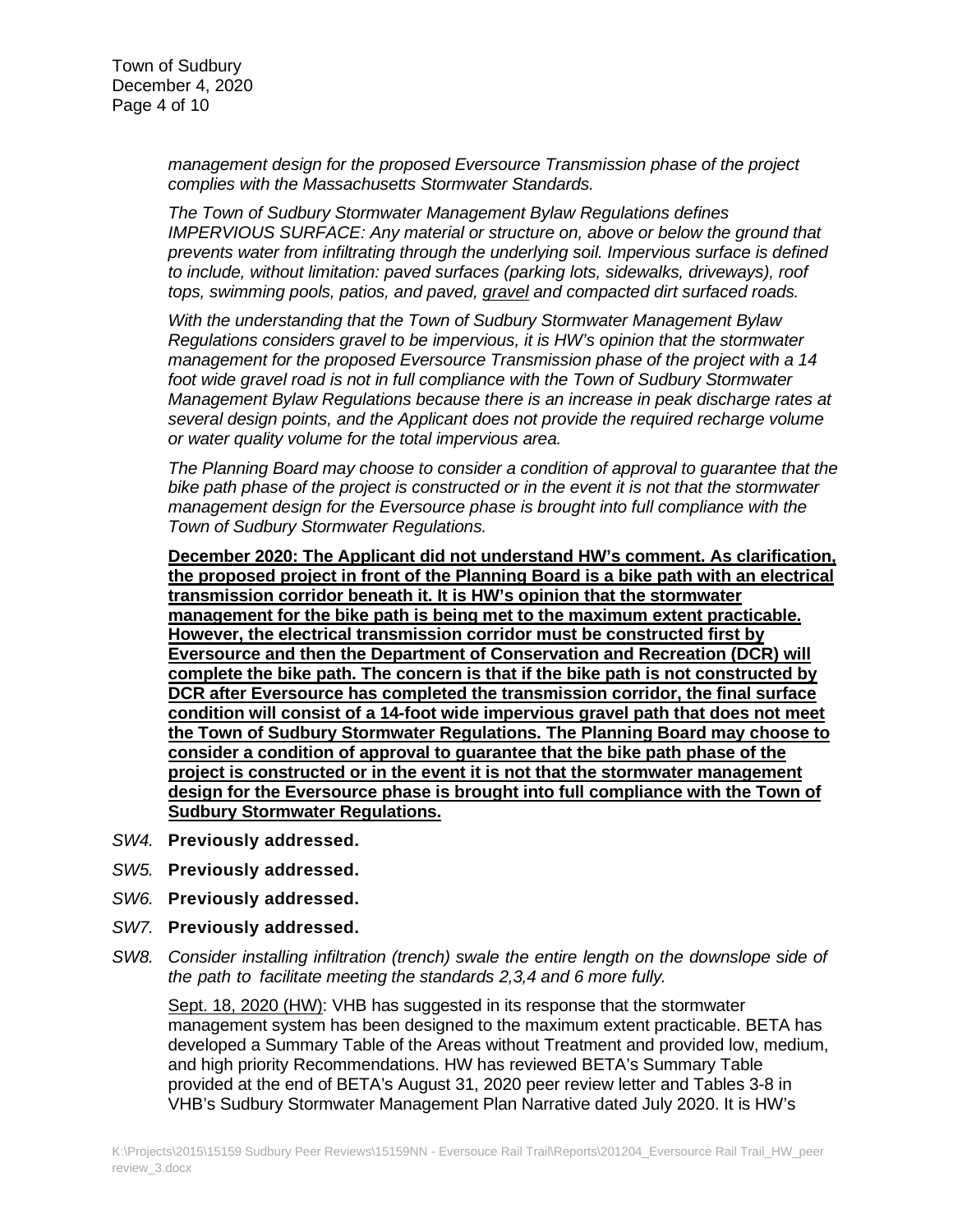opinion that out of the 87 proposed watershed areas the following areas should be reevaluated at a minimum for additional treatment because the increase in flow is relatively significant and the practices discharge to cold water fisheries or vernal pools that may be impacted by an increase in flow or volume: Watersheds 5.14, 8.5, 9.1, 10.4, and 10.14. The table below illustrates these 5 watersheds with the peak flows in cubic feet per second (cfs) and peak volumes in acre-feet (af) for a 100-year storm event. Values for the other watershed areas and storm events can be found on pages 37-49 of the VHB Sudbury Stormwater Management Plan Narrative.

| Watershed/          | Ex Peak Flow | Prop Peak Flow | Ex Volume | Prop Volume |
|---------------------|--------------|----------------|-----------|-------------|
| Design<br>Point     | (cfs)        | (cfs)          | (at)      | (at)        |
| 5.14                | 20.1         | 25.2           | 2.555     | 2.568       |
| $(14.1 \text{ ac})$ |              |                |           |             |
| 8.5                 | 13.6         | 17.6           | 1.571     | 1.803       |
| $(4.2 \text{ ac})$  |              |                |           |             |
| 9.1                 | 8.5          | 10.3           | 1.296     | 1.363       |
| $(2.2 \text{ ac})$  |              |                |           |             |
| 10.4                | 13.8         | 18.8           | 1.628     | 1.676       |
| $(4.8 \text{ ac})$  |              |                |           |             |
| 10.14               | 22.9         | 31.2           | 3.182     | 3.150       |
| $(7.0 \text{ ac})$  |              |                |           |             |

*November 2020 (HW): The Applicant has evaluated 69 design points.*

- *The peak discharge rate for 33 of the 69 either remains the same or is reduced under proposed conditions.*
- *The peak discharge rate for 28 of the 69 will increase by less than 1.0 cfs for the 100-year storm event.*
- *The flow to 6 design points will increase by less than 1.8 cfs.*
- *Two design points will increase by less than 2.4 cfs.*

*The Applicant has proposed 16 stormwater practices of approximately 6,900 linear feet along the 4.3-mile corridor.* 

*In our September 2020 review, HW highlighted 5 watersheds/design points which we requested that the Applicant reevaluate. Stormwater practices are proposed for four of the design points originally questioned 5.14, 8.5, 10.4 and 10.14, as well as design point 5.13. HW reached out to the Applicant on November 4 and asked for additional clarification regarding how these watersheds/design points were reevaluated. The Applicant submitted an additional document dated November 10, 2020 as clarification.*

*During the November 18, 2020 Planning Board hearing the Applicant described the 5*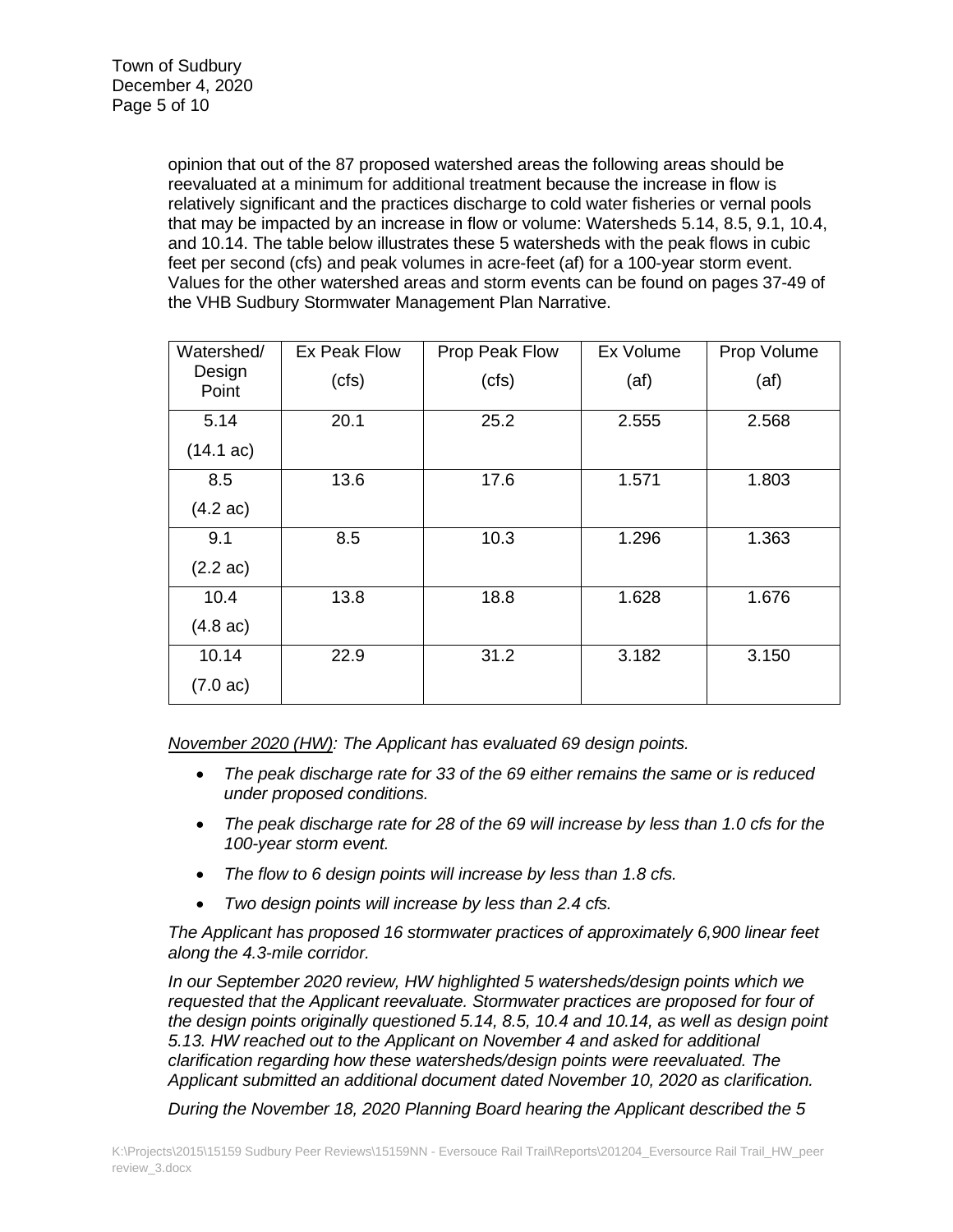*design points and the stormwater management proposed for each. The Board requested that the Applicant revisit watershed 10.14 and the size of the proposed basin. If feasible the Board requested that the proposed basin be increased to further reduce the discharge to the design point. The Board also requested that the Applicant revisit watershed 9.1 and consider sloping the bike path towards Sudbury Lumber and install a stormwater practice to reduce the discharge towards Hop Brook at this location.*

*It is HW's opinion that once the Applicant has revisited these two locations and provided its findings, the proposed stormwater management design for the proposed bike path complies with the Massachusetts Stormwater Standards to the maximum extent practicable.*

| Watershed/         | Ex Peak Flow | Prop Peak Flow | Ex Volume | Prop Volume |
|--------------------|--------------|----------------|-----------|-------------|
| Design<br>Point    | (cts)        | (cts)          | (at)      | (at)        |
| 5.14               | 1.1          | 1.6            | 0.152     | 0.184       |
| $(1.1 \text{ ac})$ |              |                |           |             |
| 8.5                | 13.2         | 13.3           | 1.305     | 1.295       |
| $(4.2 \text{ ac})$ |              |                |           |             |
| 9.1                | 8.0          | 9.5            | 1.207     | 1.230       |
| $(2.2 \text{ ac})$ |              |                |           |             |
| 10.4               | 6.3          | 7.4            | 0.627     | 0.627       |
| (4.8 ac)           |              |                |           |             |
| 10.14              | 9.7          | 11.7           | 1.320     | 1.282       |
| $(7.0 \text{ ac})$ |              |                |           |             |

*The revised Stormwater Management Report includes the following values:*

**December 2020: During the November 18, 2020 Planning Board hearing, the Board requested that the Applicant revisit watershed 10.14 and watershed 9.1. The Applicant provided additional documentation to address these two locations.**

**The Applicant reconfigured the proposed stormwater design for watershed 10.14 and expanded the proposed stormwater basin. The proposed peak flow and discharge volume were further reduced. HW finds the design of the revised basin acceptable.**

**The Applicant revisited watershed 9.1 and have proposed to crown approximately 575 feet of the bike path to reduce the discharge to the adjacent tributary to Hop Brook. Furthermore, the Applicant provided photographs and additional explanation regarding the flow paths and constraints within this watershed area. It is HW's opinion that the Applicant has met the stormwater management standards to the maximum extent practicable for watershed 9.1.**

*SW9.* **Previously addressed.**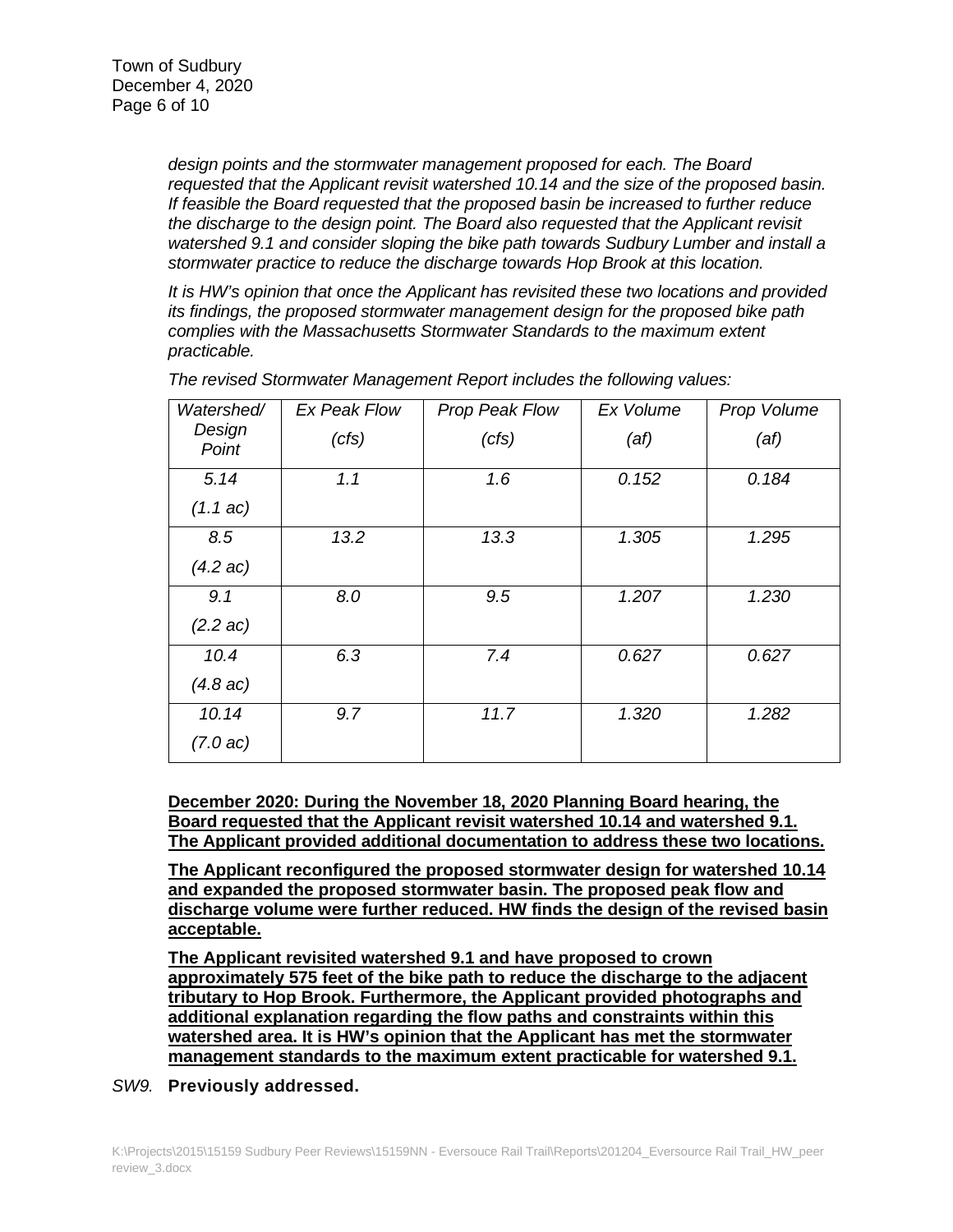Town of Sudbury December 4, 2020 Page 7 of 10

*SW10.* **Previously addressed.**

*SW11.* **Previously addressed.**

*SW12.* **Previously addressed.**

*SW13.* **Previously addressed.**

*SW14.* **Previously addressed.**

*SW15.* **Previously addressed.**

*SW16.* **Previously addressed.**

*SW17.* **Previously addressed.**

*SW18.* **Previously addressed.**

*SW19.* **Previously addressed.**

*SW20.* **Previously addressed.**

*SW21.* **Previously addressed.**

*SW22.* **Previously addressed.**

*SW23.* **Previously addressed.**

*SW24.* **Previously addressed.**

*SW25.* **Previously addressed.**

*SW26.* **Previously addressed.**

*SW27.* **Previously addressed.**

*SW28. Conduct test pit/borings at the location of each proposed "area of increased infiltration" to verify soil conditions, infiltration rates, and groundwater levels.*

Sept. 18, 2020 (HW): VHB has provided some test borings conducted along the 4.3-mile length of corridor to be developed. BETA has recommended additional testing be conducted to verify the soils for a few of the areas of increased infiltration. Furthermore, BETA has recommended that a condition be included requiring that additional soil testing be conducted during construction and provided to the Town for review. HW agrees that additional soil testing during construction is valuable and requiring the testing as a condition of approval is appropriate.

*November 2020 (HW): HW recommends that the Planning Board include a condition of approval requiring additional soil testing be conducted during construction in the vicinity of Station 502+00, Station 511+00, Station 570+00, and Station 579+00.*

**December 2020: The Applicant is agreeable to this condition.**

- *SW29.* **Previously addressed.**
- *SW30.* **Previously addressed.**
- *SW31.* **Previously addressed.**
- *SW32.* **Previously addressed.**
- *SW33.* **Previously addressed.**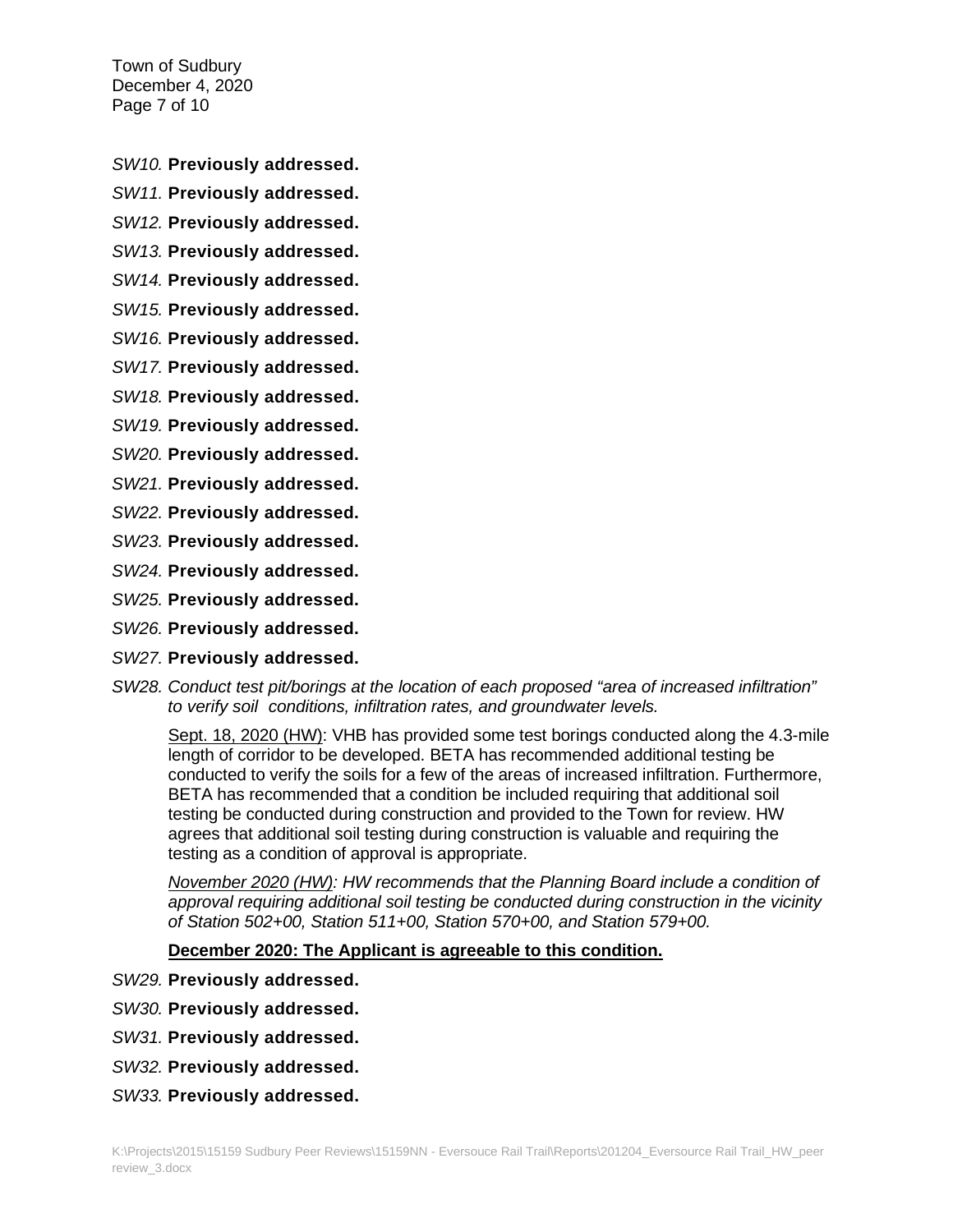Town of Sudbury December 4, 2020 Page 8 of 10

## *SW34.* **Previously addressed.**

*SW35 Provide draft copy Stormwater Pollution Prevention Plan SWPPP for review.*

Sept. 18, 2020 (HW): VHB has provided a draft copy of the SWPPP as requested. BETA has recommended that the final SWPPP be provided to the Town prior to construction and has listed several items to be included. HW agrees that the final SWPPP should be provided to the Town with all applicable attachments.

*November 2020 (HW): HW recommends that the Planning Board include a condition of approval requiring the Applicant to provide a final SWPPP prior to land disturbance.*

## **December 2020: The Applicant is agreeable to this condition.**

*SW36* **Previously addressed.**

## *SW37.* **Previously addressed.**

### *SW38.* **Previously addressed.**

*SW39. Provide perimeter erosion controls along the south side of the Site near stations 391+50, 405, 516, 545 through 555, 557, 565, and 753, and the north side of the Site near stations 565 through 569 and 580 through 585.*

Sept. 18, 2020 (HW): VHB is not in agreement with BETA's need for additional erosion controls. HW recommends that a preconstruction visit be a condition of approval at which time the acceptance of the location of the erosion control barrier along the perimeter can be finalized. However, it should be clear in the bid documents that a representative from the Town of Sudbury may require additional perimeter controls at numerous locations.

*November 2020 (HW): HW recommends that the Planning Board include a condition of approval requiring the Applicant to conduct a preconstruction meeting with a Town Representative to confirm the final placement of erosion controls.*

### **December 2020: The Applicant is agreeable to this condition.**

*SW40. Provide a construction phasing plan that limits the area of the Site disturbed at any one time to mitigate environmental impacts and risk of erosion.*

Sept. 18, 2020 (HW): VHB stated that the construction schedule will be determined by the Contractor once one is engaged. BETA defers to the Town as to the need for a construction schedule. HW recommends that a preconstruction visit be a condition of approval at which time the construction schedule and acceptance of erosion control barrier can be finalized.

*November 2020 (HW): HW recommends that the Planning Board include a condition of approval requiring the Applicant to conduct a preconstruction meeting with a Town Representative to confirm the construction schedule and the final placement of erosion controls***.**

# **December 2020: The Applicant is agreeable to this condition.**

*SW41. Provide measures to protect infiltration systems during construction.*

Sept. 18, 2020 (HW): VHB has stated that the infiltration basins will not be used as sediment basins during construction. BETA has requested additional assurance and a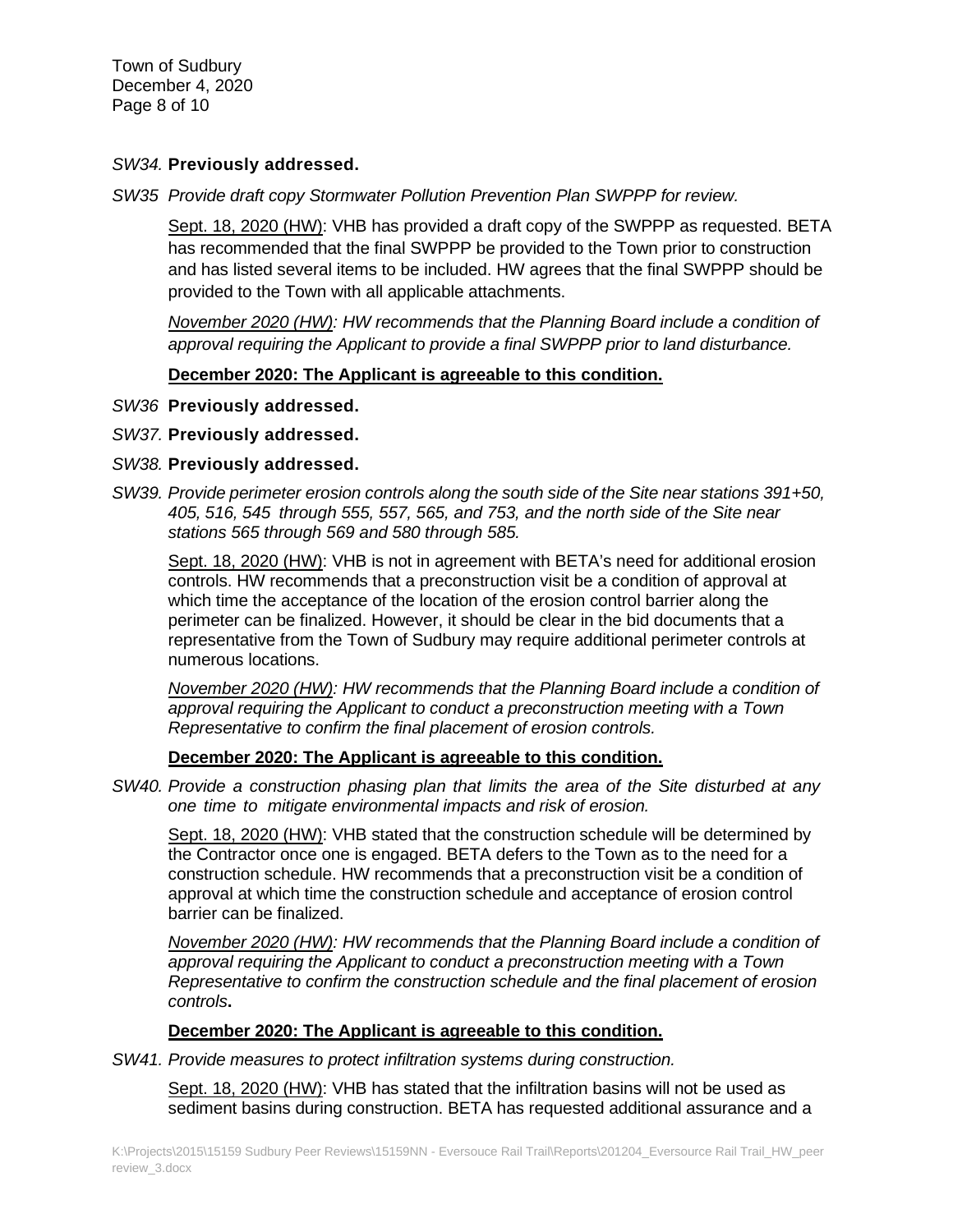construction schedule. To verify that the infiltration basins do not receive excessive sediment during construction, HW recommends that the basins be protected by an erosion control barrier or constructed after the gravel base layer is complete.

*November 2020 (HW): HW recommends that the Planning Board include a condition of approval requiring the Applicant to protect the infiltration areas with erosion control barriers during construction.*

**December 2020: The Applicant is agreeable to this condition.**

*SW42.* **Previously addressed.**

*SW43.* **Previously addressed.**

*SW44.* **Previously addressed.**

*SW45.* **Previously addressed.**

*SW46.* **Previously addressed.**

- *SW47.* **Previously addressed.**
- *SW48.* **Previously addressed.**
- *SW49.* **Previously addressed.**
- *SW50.* **Previously addressed.**

*SW51. Provide illicit discharge compliance statement signed by the Owner.*

Sept. 18, 2020 (HW): VHB has agreed to provide a signed illicit discharge statement once construction is complete. The MSH Volume 1, Chapter 1, page 25 states that the illicit discharge statement should be provided prior to the discharge of stormwater runoff to the post-construction stormwater best management practices. HW recommends that the signed statement be provided prior to any land disturbance.

*November 2020 (HW): HW recommends that the Planning Board include a condition of approval stating that the Applicant will provide a signed illicit discharge statement prior to land disturbance***.**

### **December 2020: The Applicant is agreeable to this condition.**

### **Additional HW comment Sept. 18, 2020:**

During the site walk, HW observed the two 36-inch corrugated metal culverts at approximately Station 539 + 50, to allow the passage of Dudley Brook. The metal culverts were showing signs of deterioration. HW recommends that further investigation be conducted to verify the long-term functionality of these culverts and the possibility of repairing them be considered.

*November 2020 (HW): HW recommends that the Planning Board consider a condition of approval stating that "a structural engineer is to inspect the culverts as noted in the Culvert Structure Assessment Memorandum from 2017 prior to any land disturbance. The Assessment is to be updated and culverts noted to be retained shall be protected and cleaned. Culverts found that require replacement shall be replaced with a crossing that*